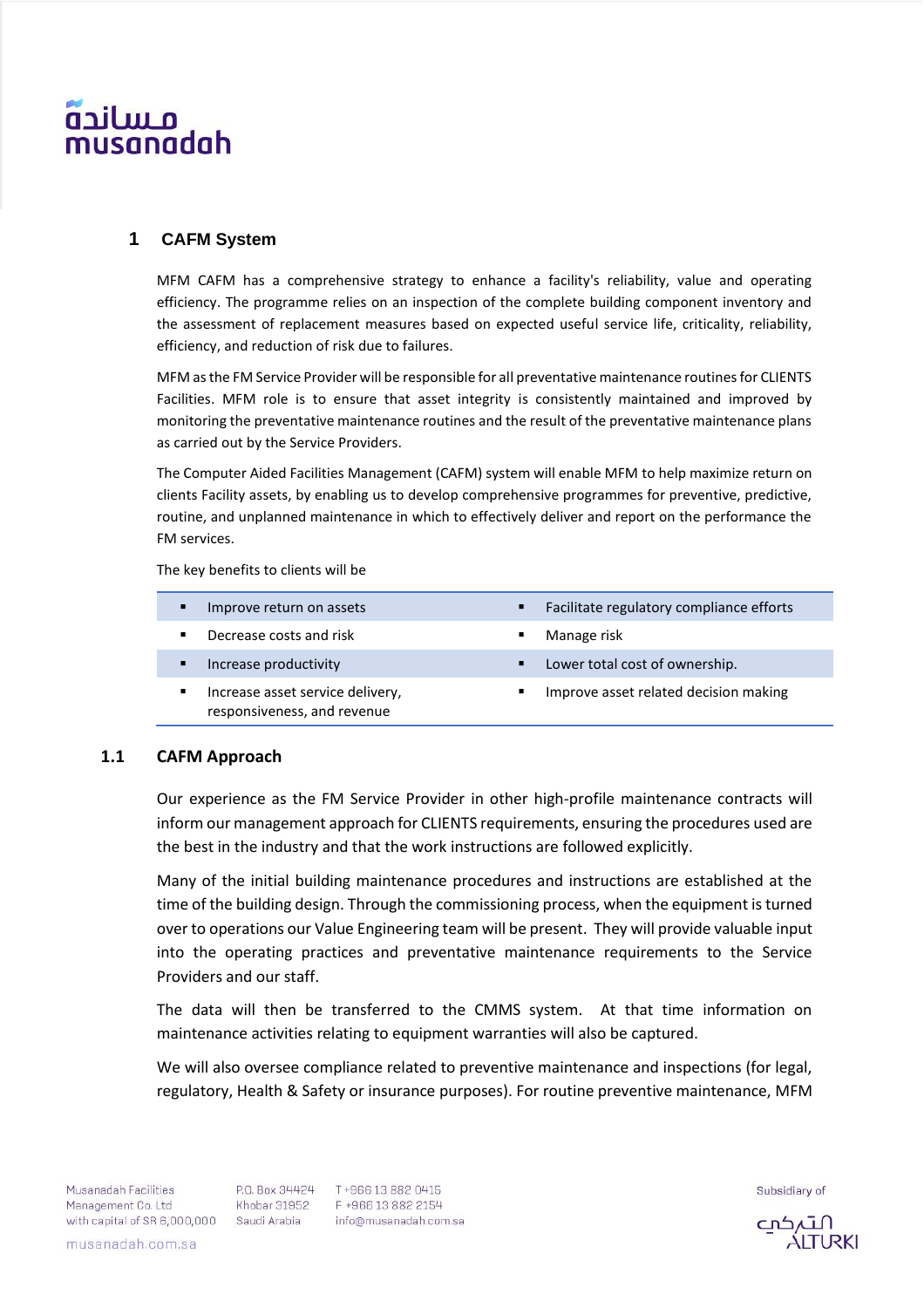# م سانچه usanadah

will implement consistent audit specifications based on service levels and requirements and provide oversight on prudent maintenance management practices. Replacement and renewal programmes will be carefully monitored to minimize the impact on day-to-day operations and provide fully functional facilities.

The performance standards to be overseen by CLIENTS must establish a number of parameters that will be continually monitored and measured to ensure that the building is always operating at a level in conformance with the requirements. We will use a programme of inspections, Help Desk call statistics, Integrated Building Management System, and site inspections to validate and monitor the performance standards.

Some of the elements considered in the monitoring of the building performance will include:

- HVAC systems operations, including air quality, temperature, humidity, and capacity to meet the space conditioning requirements
- Lighting levels, types, and suitability
- Vertical transportation systems efficiency
- **■** Integrity of structural and architectural components including doors, windows, roof, etc.
- Energy efficiency of the building

MFM will carry out Needs Analysis, Specifications, Implementation and Operations for BMS, IT CAFM, Command and Control Centre, and Call Centre solutions for CLIENTS facilities and FM operations before the start of operations.

We will ensure that all staff is experienced and qualified and will provide the opportunity for further education and development through in-house Training & Development Centre.

MFM will develop optimum FM solutions and efficient mobilization plans. We will focus on continuous improvement while the proposed plans have been processed.

## **1.2 CAFM Implementation**

MFM will perform the following:

- Uploading of all assets in the CAFM system which is provided by CLIENTS
- Regular updating of the asset list

Day to day administration and management of the CAFM system and production of the following reports:

- Process Measurement analysis & Report
- Backlog
- Overtime (%)
- Execution (%)
- Emergencies (%)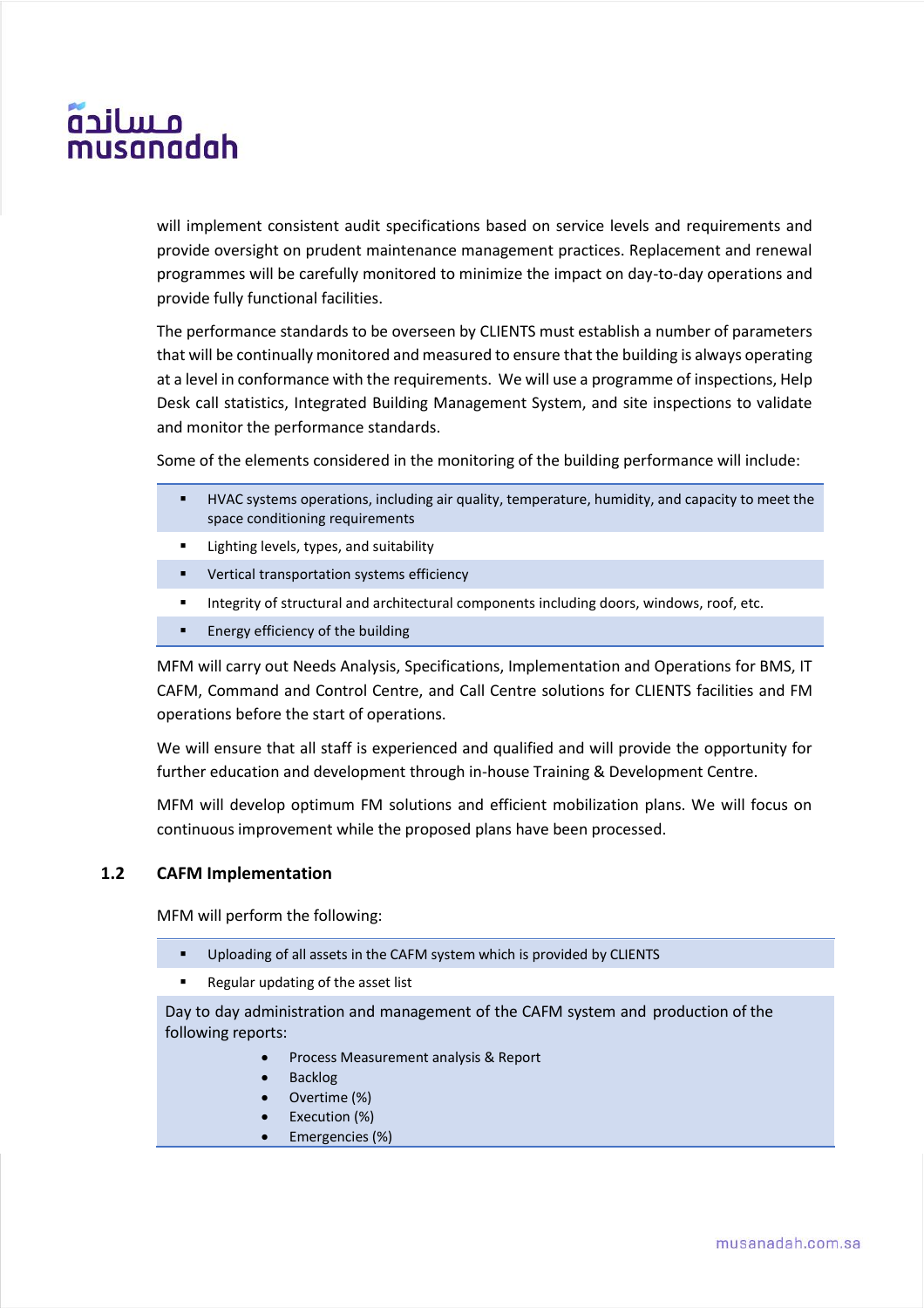# مساندة musanadah

- Rush Maintenance Purchases (%)
- Regulatory Compliance (%)
- Technical Training per month (Hours/Employee)
- Productivity (%)
- Overdue Maintenance (%)
- Cost Measurement analysis & Report
- Maintenance Hour (Cost/Hour)
- Reactive Maintenance (%)
- Preventive Maintenance (%)
- Corrective Maintenance (%)
- Predictive Maintenance (%)
- Controlled Inventory (%)
- Equipment Measurement analysis & report
- Critical Asset Availability (%)
- Critical Asset Maintainability (Hours)
- Critical Asset Reliability or Mean Time Between Failure (MTBF) (Hours)
- Critical Asset Mean Time to Repair (MTTR) (Hours)
- Root Cause Analysis (RCA) (%)
- Energy Utilization Index (BTU/FT2)
- Condition Assessment (Average)
- Sustainability analysis & Reporting
- Carbon footprint analysis
- Energy consumption analysis

## **1.3 Business Process Model**

The business process model MFM utilizes on its FM projects in the KSA is illustrated in the process diagram below:

| <b>System Modules</b>                      | Maintenance and Repair, Asset and Inventory Management, Financial<br>Management                                                  |  |  |  |  |  |  |
|--------------------------------------------|----------------------------------------------------------------------------------------------------------------------------------|--|--|--|--|--|--|
|                                            | <b>Data Integration</b>                                                                                                          |  |  |  |  |  |  |
| <b>CAFM System</b>                         | Call Centre / Helpdesk, Task Auditing, KPIs, Service Level Agreement<br>Control, Planning and Scheduling                         |  |  |  |  |  |  |
|                                            | <b>Policy Alignment</b>                                                                                                          |  |  |  |  |  |  |
| <b>Tailored Policies</b><br>and Procedures | Health and Safety, Corporate Policies, project Development and Directives,<br>Energy Management Policies, Government Legislation |  |  |  |  |  |  |
|                                            | <b>Policy Selection and Customization</b>                                                                                        |  |  |  |  |  |  |
| <b>Operating</b><br><b>Procedures</b>      | Health and Safety, Human Resources, Risk Management, Asset<br>Management and Life Cycle                                          |  |  |  |  |  |  |

The process model is used as the overarching model to guide and direct the delivery of the FM solution as the project moves from the set-up stage through to the operational stage.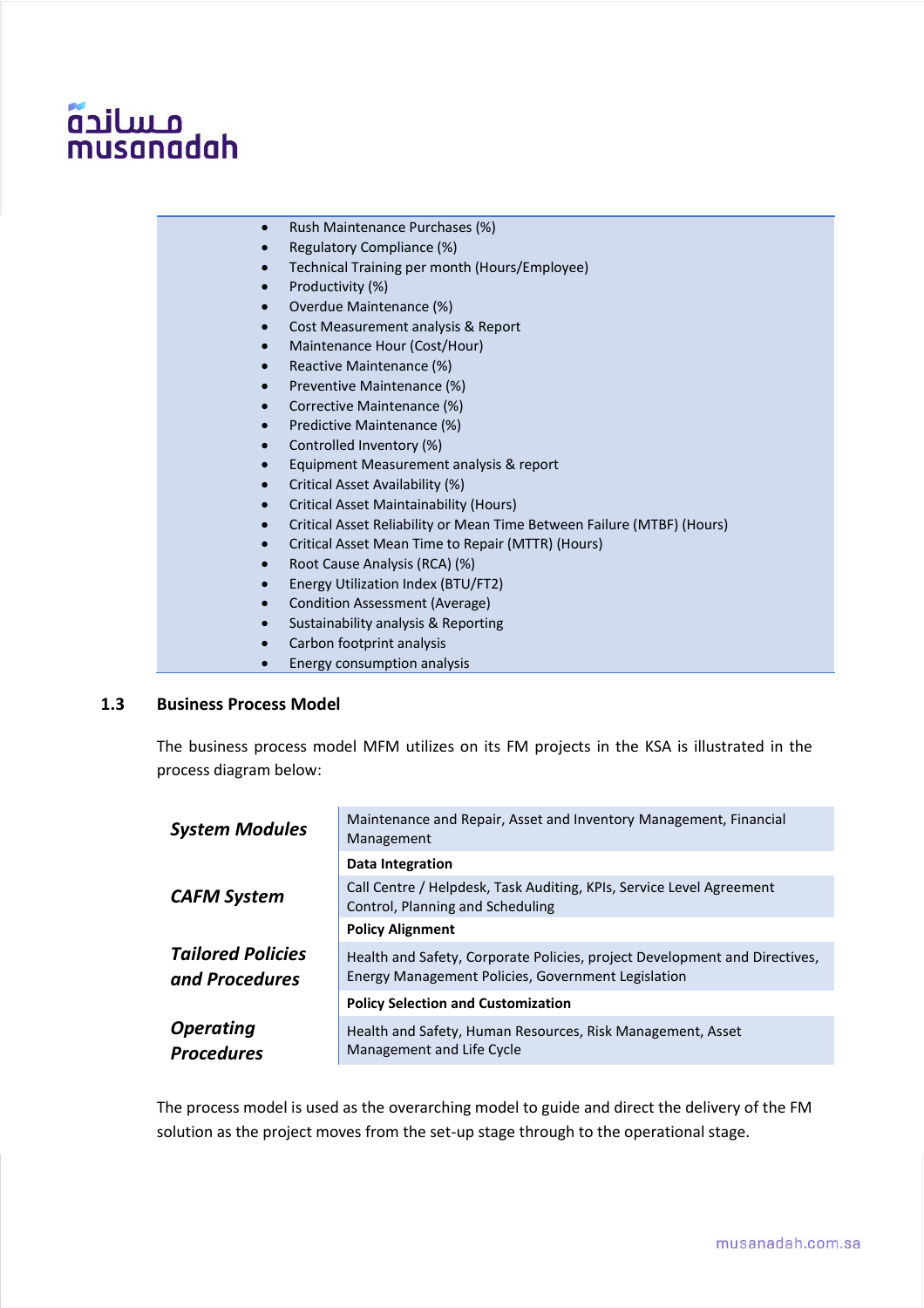# م سانچه usanadah

Supporting this business model are the MFM's business procedures, processes, systems, procurement and contractual mechanisms and methodologies. Various planning and forecasting tools will be used by the MFM to support each step in developing the business model which includes:

- CAFM system & Call Centre statistics, trend analysis and reports.
- MFM's asset life cycle software tool.

In addition to the above, MFM would ensure the 'Target Cost Book' is aligned to all the models we use within our business and would hold fortnightly reviews with all contractors to ensure they are aligned as well.

MFM will provide all of the services described in this proposal to the highest standards. These standards are achieved through good industry practices, training, and clear audit trails.

MFM has developed these practices over time due to its growth within the Middle East Facilities Management market, also from client feedback and reviews and establishing long-term partnerships. We also work closely with any third-party suppliers to ensure all are aligned in our objectives and goals.

## **1.4 Help Desk and CAFM System**

We have recognized in facilities management, in this area of service the client requires a more innovative solution that will reduce cost, report on a more realistic scale and allow us to partner our customers with a transparent relationship that benefits both parties.

The computer-Aided Facilities Management (CAFM) System proactively monitors the progress of each and every request and sounds alarm with enough warning to meet service levels targets, displaying potential problems in time for their resolution without breaking Service Level Agreements.

Further, MFM CAFM provides a comprehensive set of management information reports and graphs, allowing management staff to maintain quality of service, compare departments, buildings, staff, and identify areas of excellence and areas requiring attention and future improvement.

## **1.5 Methodology and Computer Aided Facilities Management**

MFM will deploy a combination of planned preventative and reactive maintenance strategies at all infrastructure assets. The on-site contact center will provide the core interface for the services delivered by MFM. Our contemporary maintenance methodologies will deliver value and efficiency using systems and tools commonly found in more advanced economies such as